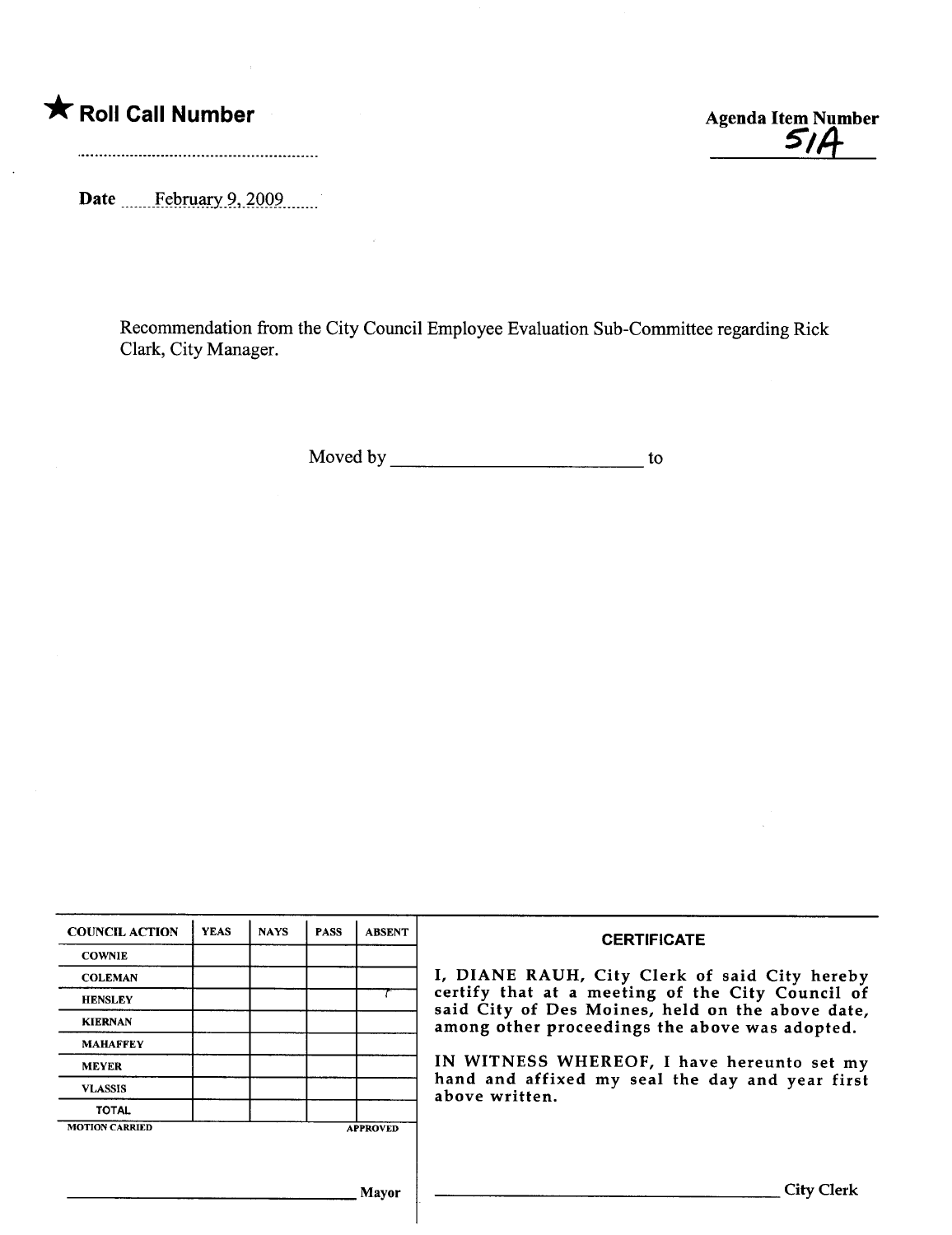#### Rauh, Diane I.

| From: | Chris Coleman [chris@dm.bbb.org]                                 |
|-------|------------------------------------------------------------------|
| Sent: | Friday, February 06, 2009 1:07 PM                                |
| To:   | Rauh, Diane I.                                                   |
| Cc:   | Chris Coleman (E-mail); mahaffey@aedairy.com; Hensley, Christine |
|       | Subject: City of Des Moines Council Personal Committee Report    |

# Diane: Thank you for assisting the City Council Personnel Committee with an agenda item at Monday's Council meeting.

Our goal has been public notice of the actions we intend to recommend at Monday's meeting. Transparency is our goal. Below is a summary of those actions. Please include this in the Council Packet on Friday.

The Committee will have some additional information for 1) the public and 2) the Council in the form a Presentation and Summary Report on Monday.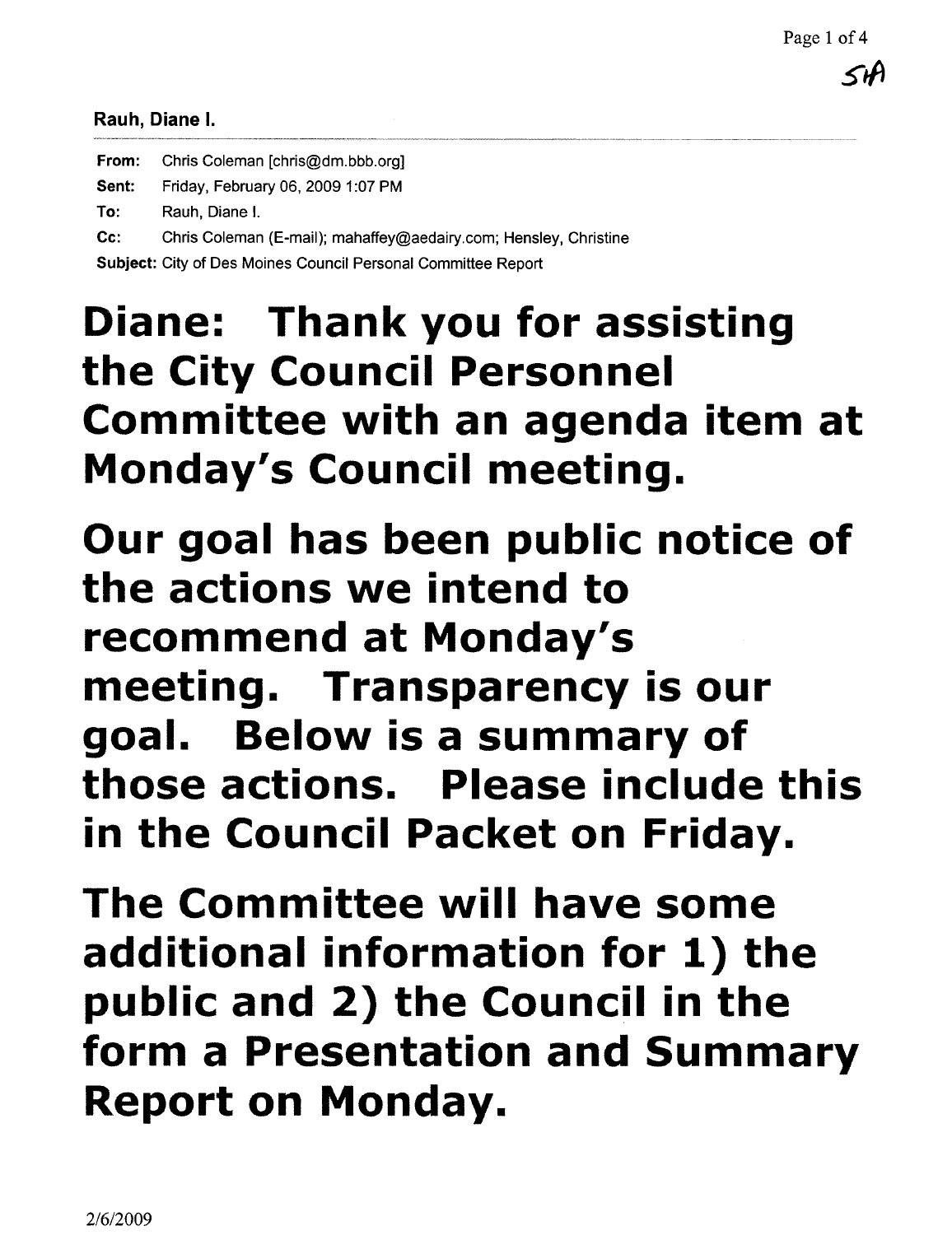# The follovving should accomplish our goal of full discloser of our process and intended recommendations.

## Chris Coleman (on behalf of Christine Hensley, Bob Mahaffey and myself)

From: Chris Coleman

Sent: Thursday, February 05, 2009 4:47 PM To: 'Clark, Richard A.'; Bob Mahaffey; Brian Meyer; Chris Coleman; Christine Hensley; Christine Hensley (E-mail 2); Hensley, Christine L.; Frank Cownie; Cownie, Frank; Meyer, Brian J.; Kiernan, Michael J.; Michael Kiernan; Mahaffey, Robert L.; Vlassis, Thomas D.; Tom Vlassis (Home E-mail) Cc: 'Clark, Richard A.'; 'Rauh, Diane I.'; Simms, Rudy; Bergman, Bruce E. Subject: City of Des Moines Council Personal Committee Report

On Monday, February 9<sup>th</sup>, 2009, the Des Moines City Council will receive a report from the City Council Personal Committee regarding the four staff that report directly to the Council. These are:

- . Rick Clark, City Manager
- . Bruce Bergman, City Attorney
- . Diane Rauh, City Clerk
- . Rudy Simms, City Human Rights Director

The Committee consists of Chris Coleman (Chair), Christine Hensley, and Bob Mahaffey.

The work of the committee included:

- . A Self Evaluation by each employee
- . A written evaluation opportunity by all seven Councilmembers/Mayor
- . Community input following a story inviting comments regarding their appraisal
- . Invitation to commissions to provide input

Most importantly, the four staff recognizes the serious moment the city finds itself in with a struggling economy, employment concerns inside the city organization and in the city, and with the rising cost of providing city services taking its toll on resident taxpayers.

Our Committee recognizes their understanding and wilingness to accept the following recommendation from the Council Personal Committee.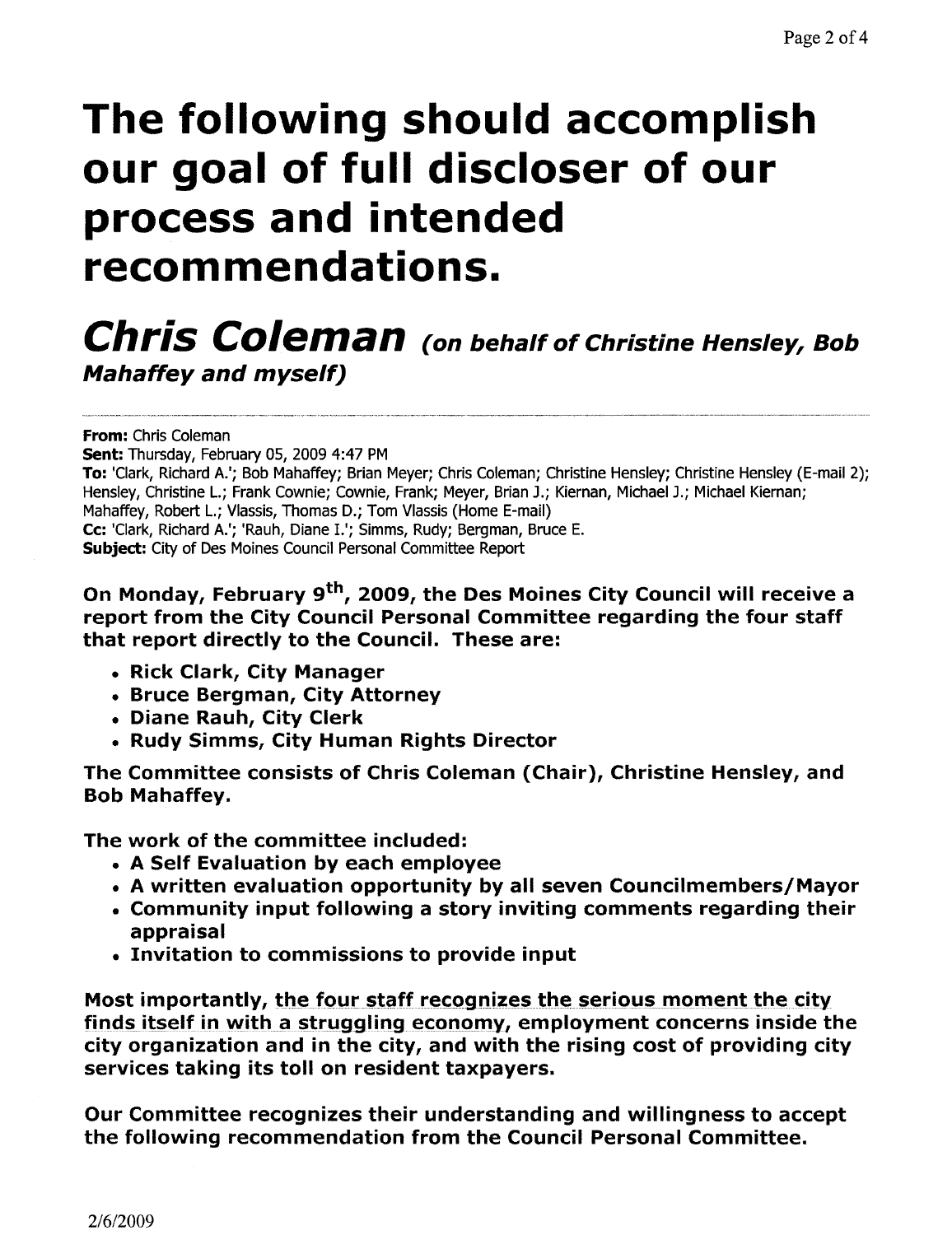• The Committee will recommend and motion that no salary or benefit increase be extended to these four city employees. It is imperative to the committee that Council, City Staff and our citizens understand that this is in no way a reflection of their work and commitment to the city. We are happy with their work and leadership. This, however, reflects the reality of the times. While city positions are being eliminated, we recommend eliminating all increase in their compensation for 2009.

The Council Personal Committee will also recommend action related to Council Compensation. As we have asked City Management to lead by example with no increase in compensation, our role as Council requires us to lead by example as well. Not only wil no increase recommended for Council compensation (there has been no increase for four years), the Committee recommend:

- . Council Members and Mayor receive a 3% decrease in pay at the soonest possible time in accordance with state law. This amounts to the equivalent of a 10-day furlough. This decrease will be in affect until Council takes public action to revert to current levels at such time the economy improves and city finances are solidified. The Committee recognizes this is a meager amount compared to the city budget. Rather, this action is intended to demonstrate our leadership in times that so many of our citizens and employees are struggling and vulnerable.
- . State law requires "changes in compensation" to be affective only after a city council election for such seats. This means the action we take on Monday will be affective on January  $1<sup>st</sup>$ , 2010. (I suspect this was instituted by the legislature with the belief that only increases would ever be enacted). This also means the reduction for the Mayor's position will be affective after the next election (2011) on January 1, 2012.
- . The Council created a policy nearly six years ago, at the request of a councilmember, to allow any council member the option for foregoing any benefit (salary, health, retirement, etc) upon their request. While no Councilmember has exercised this option, it remains available to all council members.

I look forward to making two motions Monday:

- To move and resolve the Council's appreciation for our four city staff's acceptance of no change in compensation in 2009.
- · To adjust the compensation of Council members with a 30/0 decrease in salary affective at the soonest legal date.

I know I speak for Mr. Mahaffey and Mrs. Hensley when I say we are honored to serve on the committee. It is very important work and we take it seriously. The closed door sessions are engaging, constructive, and